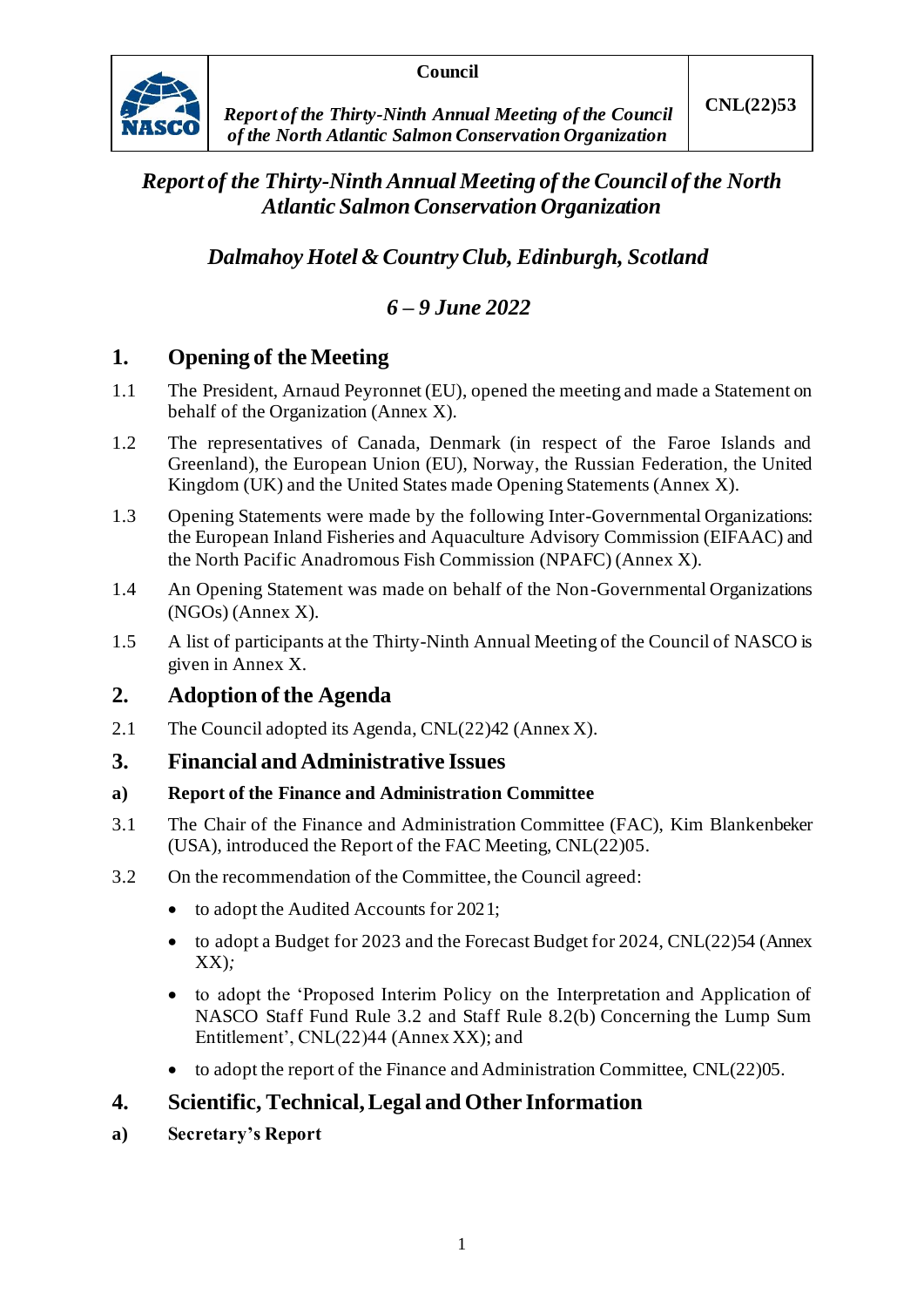4.1 The President referred the Council to the Secretary's Report, [CNL\(22\)06](https://nasco.int/wp-content/uploads/2022/04/CNL2206_Secretarys-Report.pdf), and asked the Secretary to speak to the paper. The Secretary noted that the report would be taken as read but that she wished to highlight section 9. This section provided information on work that had been undertaken to enable the production of a high-impact scientific review paper on the impact of salmon farming (sea lice and escapes) on wild Atlantic salmon. This followed the Council's adoption of the draft recommendation from the 2021 Theme-based Special Session (TBSS) Steering Committee, [CNL\(21\)62](https://nasco.int/wp-content/uploads/2021/09/CNL2162_Report-of-the-Thirty-Eighth-Annual-Meeting-of-the-Council.pdf) (paragraph 5.10):

> *'… to establish a Working Group to draft a NASCO report which provides the latest scientific knowledge on the impacts of sea lice and escaped farmed salmon on wild salmon.'*

- 4.2 The Secretary noted that an accompanying paper, CNL(22)07, laid out a proposal to Council to enable this innovative research to be carried out and the high-impact scientific review paper to be produced. The Secretary noted that in 2021 the Parties had wanted such a report to 'be scientifically robust and peer reviewed'; 'that ICES should be involved, noting that the report needs scientific credibility'; 'the report needs to be perceived as independent and scientific'; and 'representatives on the Working Group should be chosen due to their expertise'. The Secretariat was asked to work with the TBSS Steering Committee to identify experts to be invited to serve on the Working Group and to liaise with ICES. The Secretary informed the Council that she had liaised with ICES to determine whether an ICES Working Group or Workshop could be convened to draft such a report for NASCO. However, it emerged that ICES Workshops were fully open to the public for registration and Working Groups relied on nominations from ICES member countries. Additionally, it was acknowledged that, to have the degree of impact that the Council wanted, the output of any convened group of experts would need to be submitted as a manuscript for consideration in a high-impact peerreviewed scientific journal, rather than as an ICES or NASCO report in the grey literature.
- 4.3 The Secretary said that in discussion with the President and the Chair of the 2021 TBSS Steering Committee, an alternative proposed approach was developed, whereby a suitably qualified scientist could co-ordinate a small group of experts, initially to discuss their interest in the production of a manuscript for submission in a high-impact scientific journal.
- 4.4 The Secretary referred to the 'Proposal for the Production of a Systematic Review of the Effect of Salmon Aquaculture on Wild Atlantic Salmon Populations',CNL(22)07. This paper proposed to apply a systematic review to the research on the two most extensively researched routes of interaction between aquaculture and wild fish, namely the impact of sea lice and escapees. The objective was to use a weight of evidence approach to explore the presence and magnitude of any impact of salmon aquaculture. The Secretary informed the Council that if the systematic review provided sufficient quantitative data the study would continue to do a meta-analysis on the effect of these factors on the populations of wild fish. She noted that earlier studies had not used such a systematic or quantitative approach.
- 4.5 The President opened the floor for comments. The representative of Canada stated that it was supportive of the proposal for a meta-analysis leading to (if possible) a paper in a peer-reviewed journal. He noted that the remit of the Expert Group might be too narrow and some element of disease pathogens might also be considered, as this was becoming a very important issue.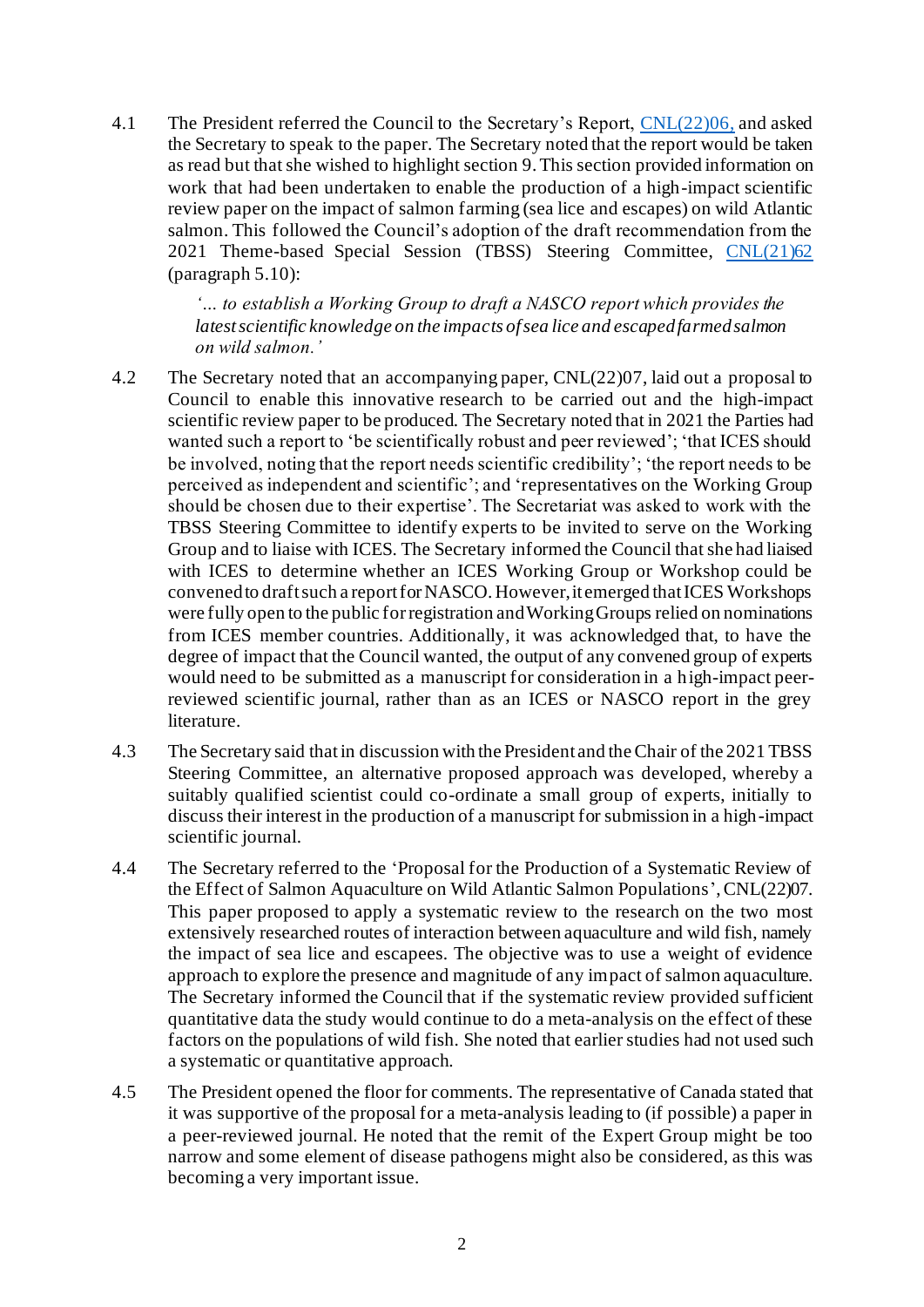- 4.6 The representative of Denmark (in respect of the Faroe Islands and Greenland) echoed the comments from Canada and supported this approach and expanding the scope of the paper to include disease pathogens. She noted that in order for NASCO to have more impact and be proactive, this type of initiative was important. The representative of Denmark (in respect of the Faroe Islands and Greenland) stated that NASCO must get its extensive knowledge into the wider public domain.
- 4.7 The representative of the EU supported the previous comments made. The representative of the UK agreed with Canada and noted support for the work and the expansion of the remit. She asked about the next steps needed to enable the proposed paper to be successful in achieving its objectives. The President noted that if the proposed paper was published in a high ranking journal, that in itself would be confirmation that it was impartial and robust.
- 4.8 The representative of Norway asked how the proposed paper might be financed. The Secretary responded that the Periodic Projects Special Fund was established:

*'to help avoid large swings in NASCO's budget from year-to-year where monies are needed to support necessary and higher cost intermittent activities, such as future performance reviews, International Year of the Salmon (IYS) legacy activities such as those agreed by Council in 2019 (i.e. the updates to the State of North Atlantic Salmon report and follow up Symposia), and other costly special projects.'* (CNL(20)51rev, paragraph 4.3)

- 4.9 The Secretary said that this appeared to cover the needs of the proposed paper. She also informed the Council that the Periodic Projects Special Fund had a ceiling of £100,000 and, when used, is built back up from the budget surplus. The representative of the United States asked whether the cost of the proposed paper might be spread over two years. This proposal was supported by the representative of Denmark (in respect of the Faroe Islands and Greenland).
- 4.10 The representative of the NGOs noted that the idea of producing a paper reviewing the effect of salmon aquaculture on wild Atlantic salmon populations originated from the NGO representative on the TBSS Steering Committee. He noted that the NGOs are keen that all relevant evidence is reviewed and included. The representative of the NGOs asked that the Parties did not allow the work to produce the paper to mean that they do nothing on fish farming for the years that the paper is in production. He also supported the proposal that the paper be extended to cover disease pathogens.
- 4.11 In light of this discussion, the Council agreed to ask the Secretary to liaise with the coordinator of the Expert Group to request:
	- the feasibility of including the impact of disease pathogens from farmed fish in their analysis;
	- the provision of any resulting additional costs;
	- the provision of a timetable to illustrate how the funding from NASCO could be provided over two financial years; and
	- that a representative of the Expert Group present an update to the Council during the 2023 Annual Meeting.
- 4.12 Council also agreed to:
	- consider the responses from the Expert Group to the requests inter-sessionally; and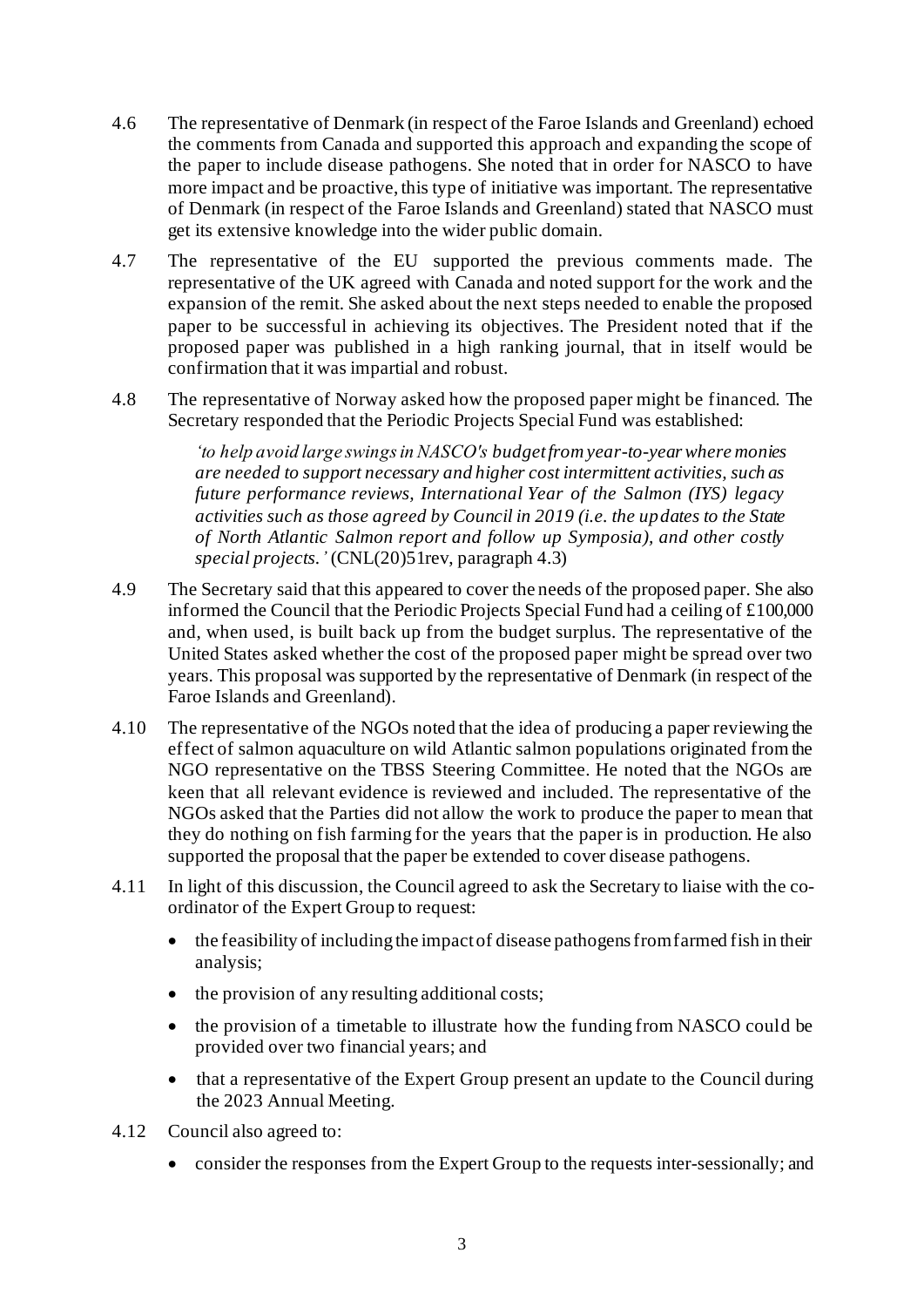• to fund this initiative from the Periodic Projects Special Fund.

#### **b) The Third Performance Review: Presentation to the Council from the Chair of the Performance Review Panel**

- 4.13 The President noted that the third performance review of NASCO would take place in 2022. He welcomed the Chair of the Review Panel, Erik Molenaar, to the Annual Meeting. The President encouraged delegates to engage with Dr Molenaar over the coming days. Dr Molenaar made a presentation to the Council to introduce the Review Panel and present its working methods. His presentation is contained in document CNL(22)XX (Annex X).
- 4.14 The representative of Norway asked if the Review Panel had discussed how and when they would seek inputs from those that are not Parties to NASCO, from IGOs and others. Dr Molenaar replied that to some extent the Review Panel had already sought input from those groups through the invitation to submit comments. He added that the Review Panel intended to consider the wealth of NASCO documentation and then determine whether additional material was needed.
- 4.15 The representative of the United States asked whether it was possible to have an extension to the deadline for submitting views. Dr Molenaar thought that would be acceptable but would consult with colleagues before confirming a one-month extension to 1 August 2022.
- 4.16 The representative of the NGOs welcomed the third performance review of NASCO and noted that the NGOs would also appreciate an extension to the deadline for submitting views.

#### **c) Report on the Activities of the Organization in 2021**

- 4.17 The President noted that under Article 5, paragraph 6, of the Convention 'The Council shall submit to the Parties an annual report of the activities of the Organization.' Due to time constraints, there was no presentation on the Report on the Activities of the North Atlantic Salmon Conservation Organization in 2021[, CNL\(22\)08](https://nasco.int/wp-content/uploads/2022/04/CNL2208_Report-on-the-Activities-of-the-North-Atlantic-Salmon-Conservation-Organization-in-2021.pdf). The President asked the Parties if there were any comments.
- 4.18 The representative of Denmark (in respect of the Faroe Islands and Greenland) noted that the report was largely a summary of the previous year's reports. She questioned whether the Report on the Activities of the Organization and the Secretary's Report could be merged and show all of NASCOs work. She referred to the NAFO Report, which is an outreach document. The representative of Denmark (in respect of the Faroe Islands and Greenland) suggested that a combined document would be an opportunity to showcase NASCO's work.
- 4.19 The President informed the Council that this suggestion would be considered under Agenda item 4g).

#### **d) Announcement of the Tag Return Incentive Scheme Grand Prize**

- 4.20 The President noted that NASCO operates a Tag Return Incentive Scheme. Each year, a Grand Prize of £1,500 is awarded together with three prizes of £1,000, one in each of NASCO's three Commission areas.
- 4.21 The President announced that the Grand Prize winner for 2022 is William Walsh from Canada. The tag was placed on a large salmon returning to the Northwest Miramichi River (New Brunswick, Canada) in 2020. The fish was captured on 1 October 2020 at the estuary trap net in Cassilis operated by Fisheries and Oceans Canada as part of the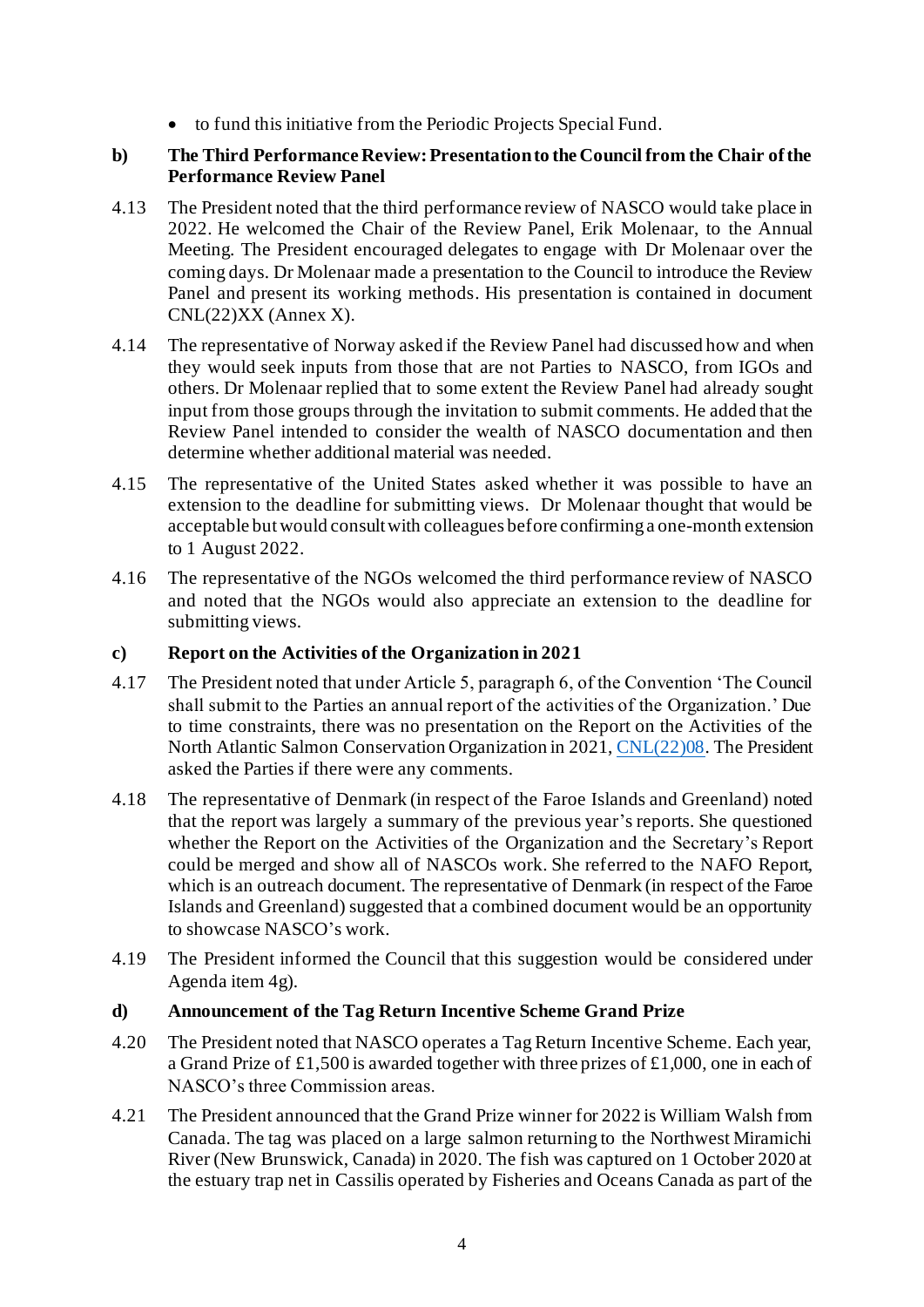assessment programme for Atlantic salmon in the Miramichi River. The fish was sampled for length, sex identification, scale sampled and externally marked with a light blue Carlin tag prior to release back to the river. It measured 81.7 cm fork length and the salmon was identified as a wild female, based on external characteristics. It was recaptured during the black salmon (kelt) recreational fishery on 19 April 2021 in the Southwest Miramichi River at Gray Rapids. It was subsequently released by the angler as there have been mandatory catch and release measures in place for large Atlantic salmon since 1984.

#### **e) Scientific Advice from ICES**

- 4.22 The President reminded delegates that the ICES advice for North Atlantic Salmon Stocks was published on 6 May 2022[, CNL\(22\)09](https://nasco.int/wp-content/uploads/2022/05/CNL2209_ICES-Advice.pdf).
- 4.23 The representative of ICES, Dennis Ensing, presented the report of the Advisory Committee (ACOM). The ICES presentation is available in document CNL(22)XX (Annex X).

#### **f) Report of the International Atlantic Salmon Research Board**

- 4.24 The President congratulated Martha Robertson (Canada) on being elected Chair of the International Atlantic Salmon Research Board (the Board), inter-sessionally. The report of the Meeting of the Board, CNL(22)10, was introduced by Dr Robertson.
- 4.25 Dr Robertson reported on the main items considered at the meeting of the Board. She said that the Board met on 5 and 7 June. It agreed to an inter-sessional meeting, when NASCO business allows and preferably in advance of the 2023 Annual Meeting, to consider the overall vision, scope and purpose of the Board following recommendations arising from the review of the Board's Metadatabase. The Board agreed not to continue to maintain its Metadatabase. However, the Secretariat will request a final update of the Metadatabase from each Party prior to posting a final copy online. The Board considered a number of projects and was given a presentation on the ROAM project. The Board also agreed to endorse the concept of composing a new North-East Atlantic salmon genetic baseline for the purpose of assigning salmon samples from Greenland to region of origin following a proposal from the UK.
- 4.26 The Council agreed to adopt the report of the Board.

#### **g) Consideration of Alternative Ways of Conducting NASCO Business Following the Covid-19 Pandemic**

- 4.27 The President noted that as result of the Covid-19 pandemic, in 2020, for the first time ever, and again in 2021 the NASCO Annual Meeting could not be conducted face-toface. Alternative arrangements were put in place. He informed the Council that this Agenda item provided an opportunity to explore whether procedures developed during the pandemic might be incorporated into NASCO's future operations. He referred delegates to paper, CNL(22)11, Alternative Ways of Conducting NASCO Business.
- 4.28 The representative of Denmark (in respect of the Faroe Islands and Greenland) proposed that most meetings be held virtually, and if there was a need to meet face-toface, there should be a hybrid option. She proposed that the Annual Meeting should include a hybrid element, recognising environmental impacts. The representative of the United States agreed that substantive meetings may need to be face-to-face. She agreed that climate change considerations were important. The representative of the EU agreed that some meetings should be held virtually, and the meeting Chair should decide what was appropriate. The representative of Norway supported hybrid meetings and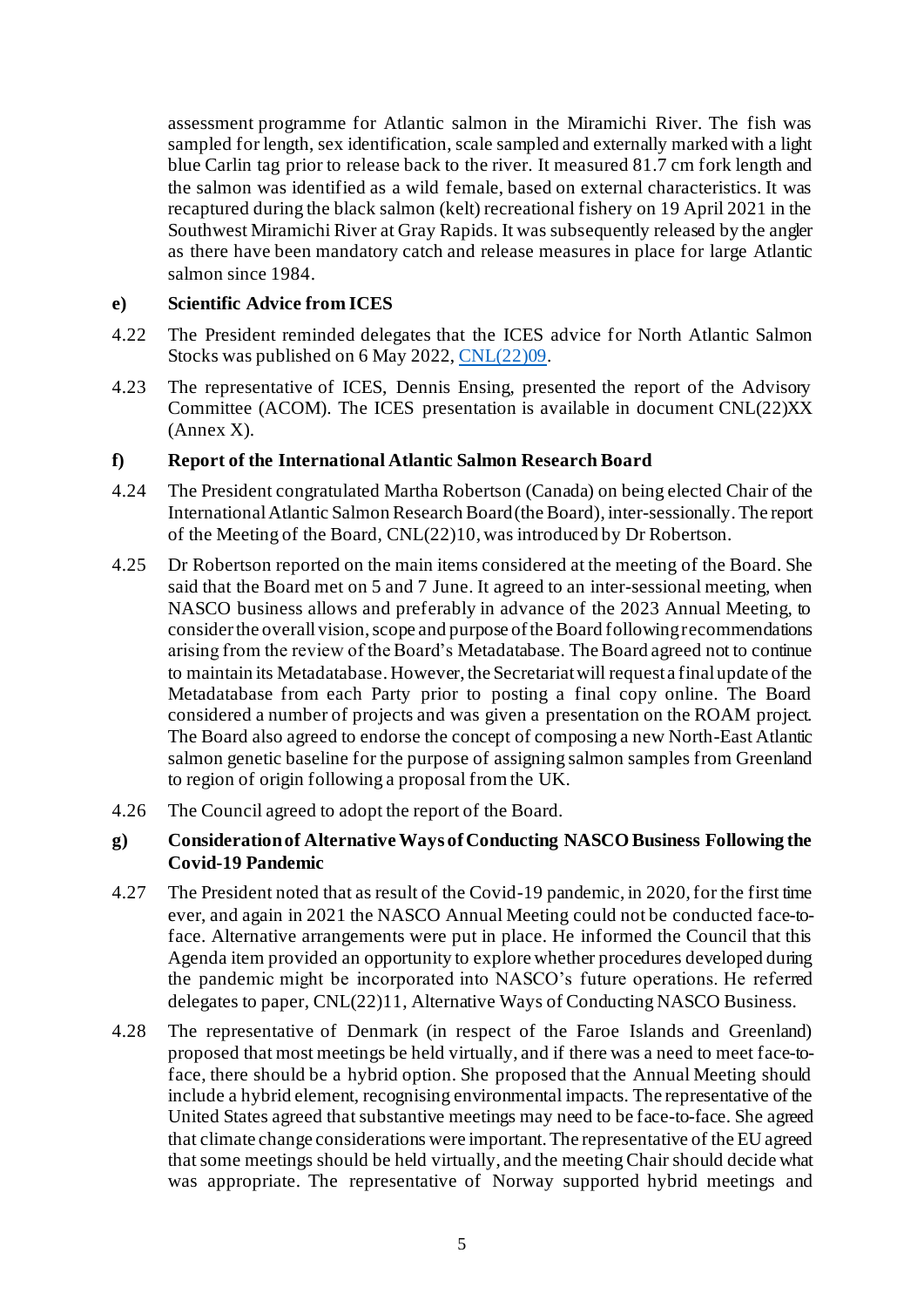highlighted the cost of travel as well as environmental impacts. He questioned whether there may be a more cost-effective option for hybrid meetings. The representative of Canada supported colleagues and highlighted the environmental costs of large inperson meetings. The President suggested that flexibility should be provided so that the Chair of inter-sessional meetings could determine the format that would be most appropriate. He noted that a hybrid option should be standard if there was a face-toface meeting.

- 4.29 The representative of the NGOs highlighted the conservation role of NASCO. The NGOs were in support of hybrid meetings, although they agreed that the Annual Meeting should be held face-to face.
- 4.30 The President asked about inter-sessional correspondence. The representative of UK proposed that there should be no inter-sessional correspondence in general, but that a process should be initiated whereby questions might be submitted in advance or at the start of the meeting to the relevant Party, to enable a comprehensive answer to be provided during the meeting. The representatives of the United States and the EU agreed.
- 4.31 The President noted that the International Salmon Farmers Association (ISFA) had shown no real engagement with NASCO for a number of years. The representative of the EU suggested that NASCO should continue inviting ISFA to the Annual Meeting and it was up to ISFA if they wished to attend. The representative of the United States proposed that the Secretariat send ISFA an invitation to attend the Annual Meeting and submit a statement. Canada suggested that if ISFA did not show interest in engaging with NASCO into the future, NASCO may decide not to continue seeking engagement. The representative of the NGOs agreed with these suggestions. The representative of the United States suggested that ISFA be taken off the Council Agenda unless they accept the invitation to attend the Annual Meeting.
- 4.32 The President asked about reports provided prior to the Annual Meeting. He asked whether there was scope to streamline the reports and to use them as a communications tool. The representative of Denmark (in respect of the Faroe Islands and Greenland) suggested that the Report on the Activities of the Organization and the Secretary's Report be merged to act as a showcase for NASCO's work. She highlighted the NAFO report as a good example. The representative of Denmark (in respect of the Faroe Islands and Greenland) also proposed that reports of the meetings should be more concise. This was supported by the representatives of UK and the United States.
- 4.33 The representative of Canada discussed the ICES report and suggested that a single report be made to the NASCO Annual Meeting at Council with all components of the Advice. The President also suggested that the ICES Advice document might be shorter and more focused. The representative of the EU supported both suggestions. The representative of Denmark (in respect of the Faroe Islands and Greenland) agreed, noting that the ICES advice for other stocks was much more focused. If additional information was needed, delegates could consult the Working Group on North Atlantic Salmon (WGNAS) report.
- 4.34 The President asked about the value of the Annotated Agendas and Explanatory Memoranda provided prior to the Annual Meeting by the Secretariat. The representative of the EU said the Annotated Agendas are extremely useful but that perhaps the Explanatory Memorandum was not required.
- 4.35 Council agreed: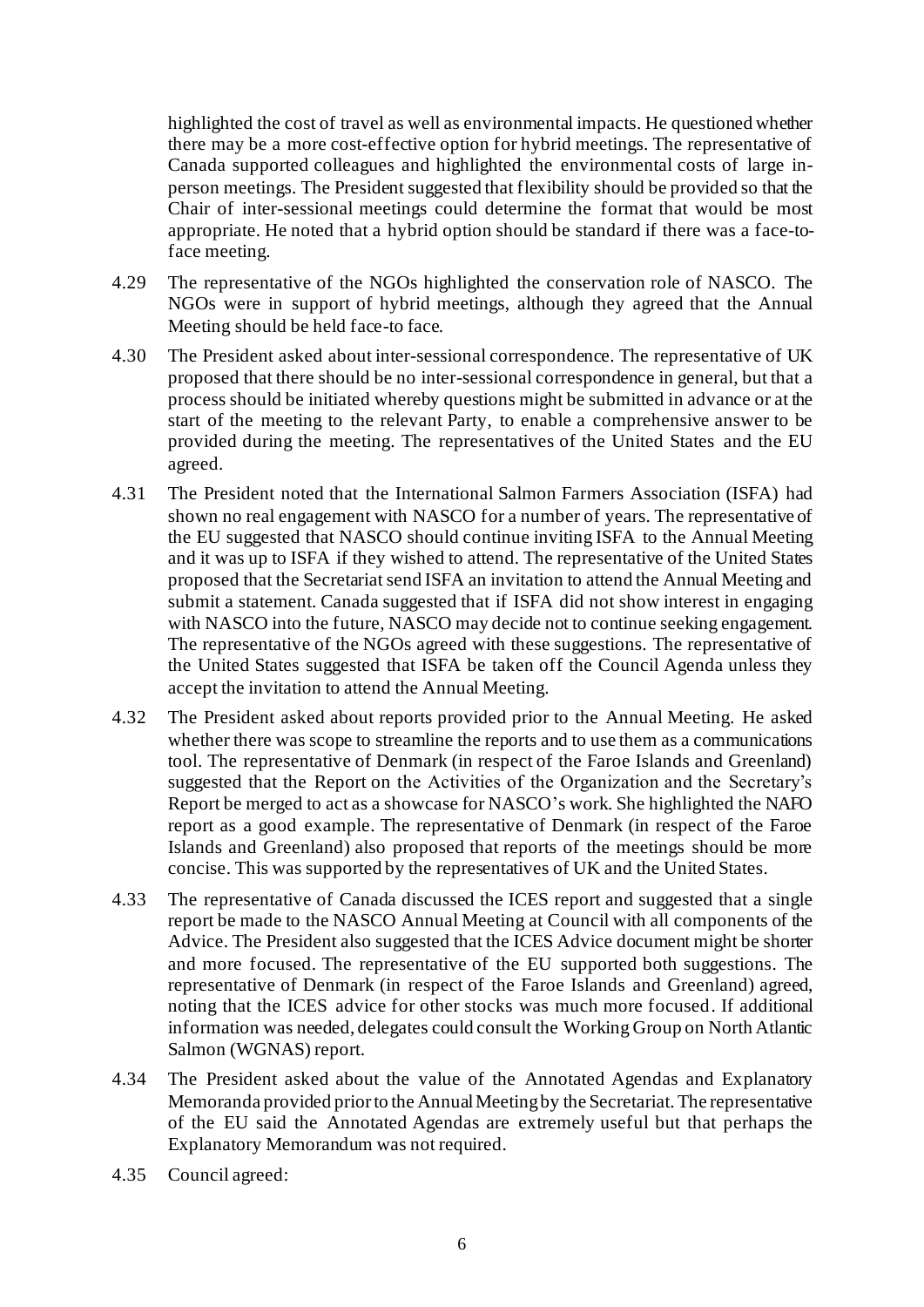- that NASCO Annual Meetings should be organised to be face-to-face for participants, with a simple, cost-efficient virtual option for some delegates;
- by default, consideration would be given for inter-sessional meetings to be virtual, but the Chair and the Secretary, in consultation with the members would determine the exact format. Where a face-to-face meeting was selected, a hybrid option would be available;
- that there should be no inter-sessional correspondence prior to NASCO face-to-face Annual Meetings, but that if Parties / NGOs have questions on Agenda items, they should be invited to submit them in advance to the relevant Party, to enable an answer to be provided during the meeting;
- to take 'Liaison with the Salmon Farming Industry' off the Agenda (unless ISFA was participating) and to request the Secretary to continue to send ISFA an invitation to attend the Annual Meeting and submit a statement;
- that the Report on the Activities of the Organization and the Secretary's Report be merged to be a showcase for NASCO's work;
- to ask the Secretary to approach ICES to investigate a more streamlined approach / presentation of the ICES Advice;
- that the full ICES Advice should be presented in Council only in future; and
- to ask the Secretariat to provide Annotated Agendas prior to the Annual Meetings for the Council, Commissions, FAC and Board, but not to provide the Explanatory Memorandum.

#### **h) Report of the Rivers Database Working Group**

- 4.36 The President informed the Council that following decisions made by Council in 2021, the NASCO Rivers Database is now on the website: [NASCO Rivers Database –](https://nasco.int/about-nascos-rivers-database/) [NASCO.](https://nasco.int/about-nascos-rivers-database/) At that time, the Council agreed to establish a Working Group to address high-level issues with respect to the Rivers Database, and to report back to the Annual Meeting in 2022. The Rivers Database Working Group met by video conference in November and December 2021.
- 4.37 The Chair of the Working Group, Livia Goodbrand (Canada), presented the Report of the Meeting of the Rivers Database Working Group, CNL(22)12 (Annex XX).
- 4.38 The representative of Canada thanked the Working Group and said that Canada had no objections to any of the recommendations. The representative of the United States noted that the Rivers Database would form the basis of the next State of North Atlantic Salmon Report. She suggested that the Periodic Projects Special Fund could be used to bring someone on board to work on this. The representative of Denmark (in respect of the Faroe Islands and Greenland) supported the recommendations and noted that this would be a good outreach project. She particularly welcomed the recommendation about translating the Rivers Database into different languages. The representative of Denmark (in respect of the Faroe Islands and Greenland) noted that if the Rivers Database was to be used in Greenland, translation may be needed. The representative of the UK fully supported the recommendations and particularly welcomed the recommendation seeking to clarify the purpose of the Rivers Database.
- 4.39 The representative of Norway also supported the recommendations. He noted Norway's view that it would be important to include information about the pressures that are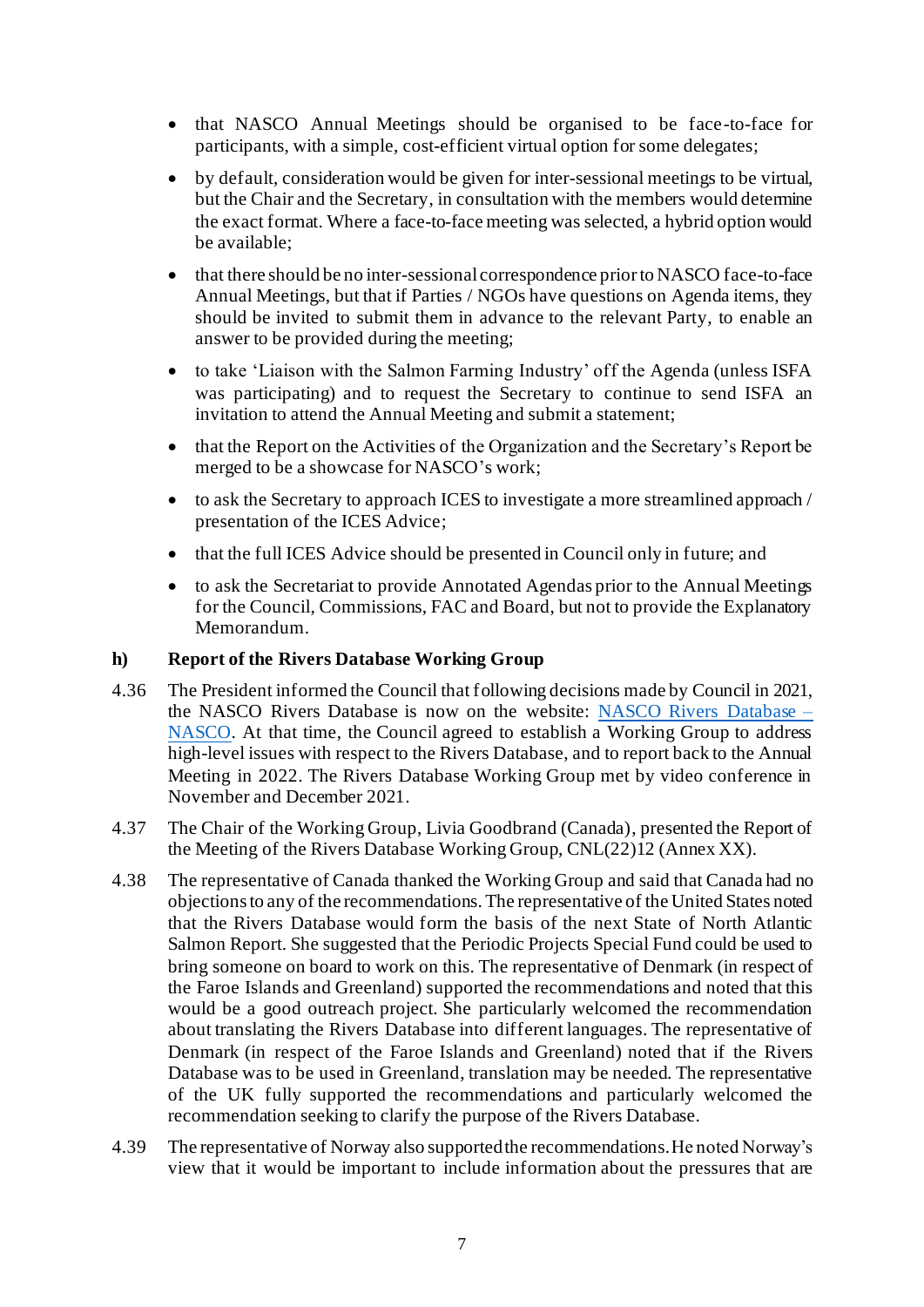affecting salmon in the rivers. He stated that the provision of this type of information should be mandatory for Parties / jurisdictions. The representative of the NGOs supported Norway's comments. The NGOs were also supportive of the public outreach purpose for the Rivers Database.

- 4.40 The representative of the United States proposed that the spreadsheet holding information on rivers, which Parties are requested to complete, includes a drop-down list, including general broad categories of threats to make it easier to input information and ensure consistency. The representative of Canada also noted that IT specialists would need to be contracted for this work. The representative of the UK noted that the Steering Committee would provide oversight, but that the Parties should have the opportunity to agree the final plans for the 'Atlas' and agree the final product before it goes live. The representative of Canada said that the Steering Committee should have the opportunity to consider their membership, such that members could reaffirm their participation.
- 4.41 Council agreed:
	- to accept the recommendations of the Rivers Database Working Group (noting that it should focus on useability and being intuitive, and that Parties should be urged to complete the sections on threats);
	- to ask the Rivers Database Working Group to act as the Steering Committee for the development of the 'Wild Atlantic Salmon Atlas' and progress this work in line with the discussion recorded in paragraph 4.38 - 4.40 of this report;
	- to ask the Secretary to work with that Steering Committee to develop the online 'Wild Atlantic Salmon Atlas'; and
	- to use the Periodic Projects Special Fund to fund this work over two years.

#### **i) Report of the Standing Scientific Committee**

- 4.42 The President informed the Council that Articles 3 and 4 of the Convention require NASCO to take into account the best scientific evidence and establish working arrangements with ICES. During the Annual Meeting, the Standing Scientific Committee (SSC), which assists the Council and Commissions in formulating their questions to ICES, met to develop a Draft Request for Scientific Advice from ICES for consideration by the Commissions and the Council. The Co-ordinator of the SSC, Livia Goodbrand (Canada), presented the draft request to ICES for scientific advice.
- 4.43 The Council agreed to adopted the 'Request for Scientific Advice from ICES', CNL(22)13, (Annex XX).

### **5. Conservation, Restoration, Enhancement and Rational Management of Atlantic Salmon under the Precautionary Approach**

- **a) Report from the Tromsø Symposium on the Recommendations to Address Future Management Challenges**
- *(i) Special Session: Report from the Tromsø Symposium on the Recommendations to Address Future Management Challenges*
- 5.1 The President reminded delegates that, to mark the International Year of the Salmon (IYS), a two-day symposium titled 'Managing the Atlantic salmon in a rapidly changing environment – management challenges and possible responses' was held immediately prior to the 2019 NASCO Annual Meeting. The IYS Symposium Steering Committee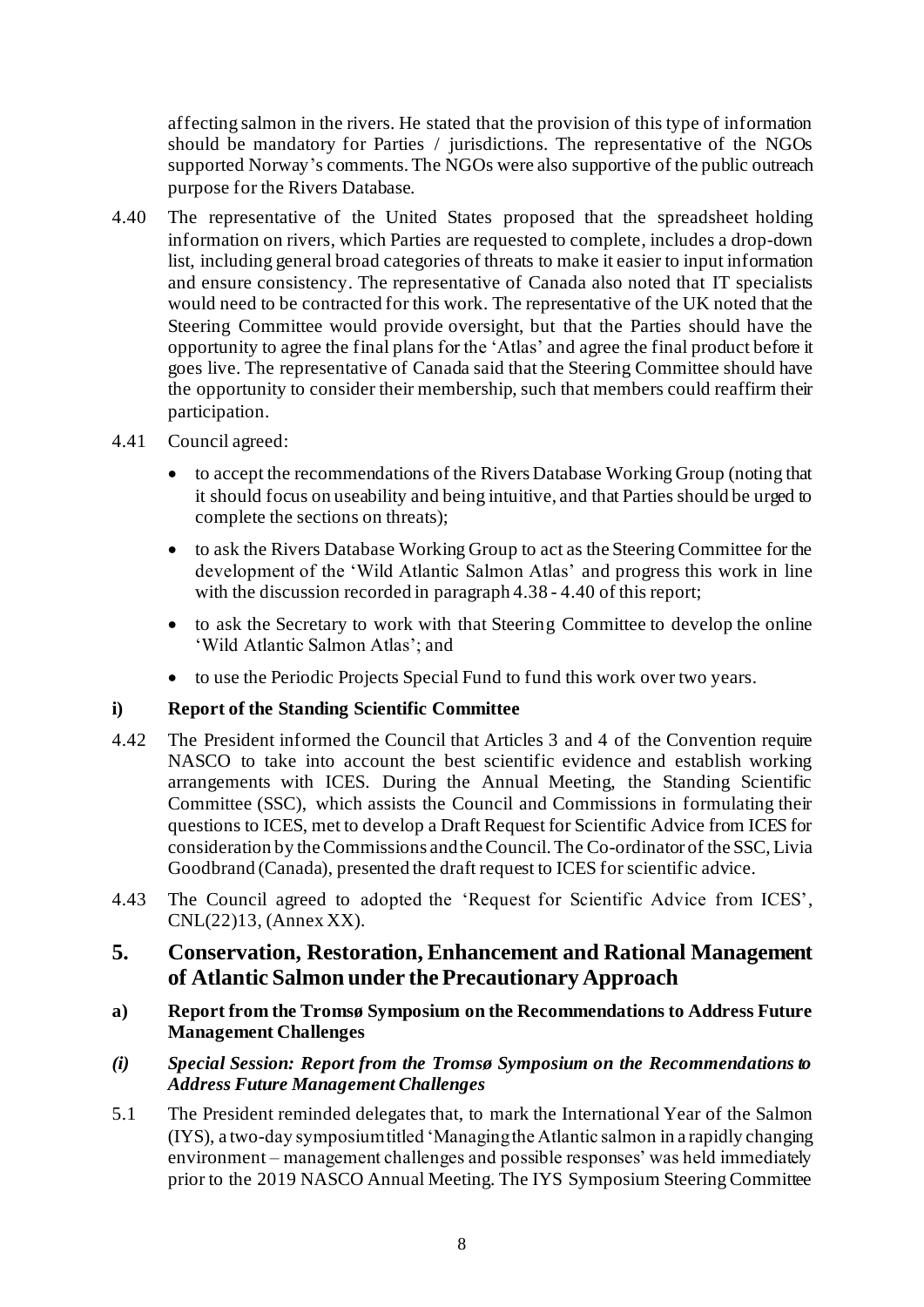made a number of recommendations to NASCO in its report. He invited the Chair of the Symposium Steering Committee, Eva Thorstad (Norway) to present the report and its recommendations. Her presentation is available as document CNL(22)XX (Annex X).

- 5.2 The discussions held during the Special Session are contained in CNL(22)XX (Annex XX).
- **(***ii) Decisions taken in light of the Special Session on the Report from the Tromsø Symposium on the Recommendations to Address Future Management Challenges*
- 5.3 The President informed delegates that this Agenda item allowed for decisions to be taken in light of the Special Session. Whilst considering the recommendations of the Tromsø Symposium Steering Committee, he said that Council may wish to note that the third performance review of NASCO would take place in 2022 and would report to the 2023 Annual Meeting. The Terms of Reference for the performance review,  $CNL(21)22$ , state that:

*'In carrying out this work special attention should be given to […] The 'Recommendations to NASCO to Address Future Management Challenges in the Report from the Tromsø Steering Committee', CNL(19)16, […] including the Council's responses to these recommendations….*

- 5.4 He acknowledged, therefore, that work resulting from the Tromsø Symposium Steering Committee recommendations and the forthcoming third performance review would likely interact.
- 5.5 The President noted that the Parties had engaged in good discussion on the recommendations and had conducted analysis of the NASCO work in progress, planned or completed in the relevant areas. He stated that work on eight of the recommendations was in progress. Work on a further three had not yet started – these concerned recommendations to update NASCO Guidelines. Plans for four activities which related to the recommendations are underway and an additional activity was being scoped out. The President said that this initial mapping exercise could be shared with the Chair of the third performance review.
- 5.6 The President informed delegates that important discussions on the Stocking Guidelines had taken place. The Parties had agreed to update these Guidelinesurgently. A Working Group would be established to update the Guidelines, immediately, without waiting for the outcome of the Performance Review Panel Report.
- 5.7 The President said that Recommendation 8 on aquaculture was particularly important. He highlighted the range of NASCO initiatives that addressed this recommendation. These included:
	- development of 'Enhanced Guidance for the Review of Implementation Plans', CNL(20)55, to strengthen the review of the Implementation Plans in the third reporting cycle;
	- the 2021 Theme-based Special Session on Minimising Impacts of Salmon Farming on Wild Atlantic Salmon, CNL(21)65;
	- consideration of an Aquaculture Statement which would urge action to address this issue; and
	- work to publish a high impact scientific paper on the effect of salmon aquaculture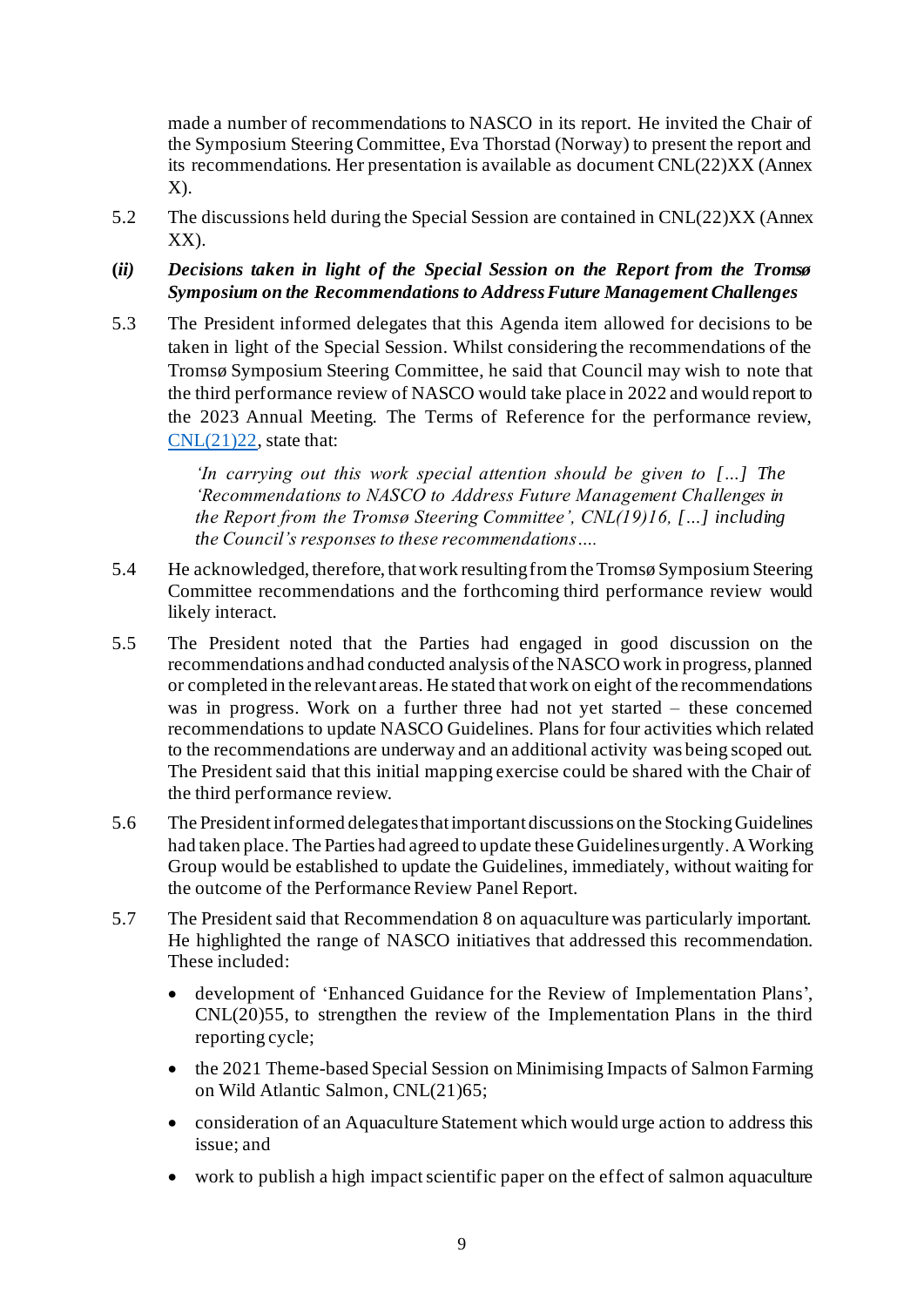on wild Atlantic salmon populations.

- 5.8 The President informed delegates that NASCO would prioritise work to enhance the participation of indigenous people in NASCO. Parties would take urgent action to enhance the participation indigenous people in NASCO. The representative of Canada supported this and requested that there be a Special Session at the Annual Meeting in 2023 on indigenous perspectives on Atlantic salmon. The representative of the United States asked if Canada would make a presentation and whether it would expect other Parties to present on this topic. The representative of Canada said he would consider these issues further.
- 5.9 The representative of the NGOs asked that the Council invite a representative of the NGOs onto any working group established to update the Stocking Guidelines. He noted that he was happy to hear of the NASCO initiatives on aquaculture and was also happy that the Council was not waiting until the report of the Third Performance Review Panel before taking action.
- 5.10 The Council agreed that:
	- work on updating the Stocking Guidelines would take place inter-sessionally;
	- an NGO representative would be invited to sit on the Stocking Guidelines Working Group; and
	- there would be a Special Session on indigenous people during the 2023 Annual Meeting. Canada would liaise with the Secretariat and other interested Parties on this.
- **b) Evaluation of Implementation Plans Under the Third Reporting Cycle (2019 – 2024)**

#### *(i) Special Session: Evaluation of Implementation Plans Under the Third Reporting Cycle (2019 – 2024)*

- 5.11 The President reminded delegates that NASCO had adopted Resolutions, Agreements and Guidelines that address the Organization's principal areas of concern for the management of salmon stocks. In 2005 it was agreed that 'NASCO will be committed to the measures and agreements it develops and actively review progress with implementation plans', CNL(05)49. Parties' / jurisdictions' revised Implementation Plans (IPs) under the third reporting cycle (2019 – 2024) were reviewed by the IP / APR Review Group in November 2021.
- 5.12 The Chair of the IP / APR Review Group, Cathal Gallagher (EU), presented the report of the 2021 Meeting of the IP / APR Review Group to review the IPs, [CNL\(22\)15](https://nasco.int/?post_type=document&p=17971&preview=true) (Annex XX).
- 5.13 The discussions held during the Special Session are contained in CNL(22)XX (Annex XX).
- *(ii) Decisions Taken Regarding the Evaluation of Implementation Plans Under the Third Reporting Cycle (2019 – 2024)*
- 5.14 The President informed delegates that this Agenda item allowed for decisions to be taken in light of the Special Session: Evaluation of Implementation Plans Under the Third Reporting Cycle (2019 – 2024).
- 5.15 The Council agreed to: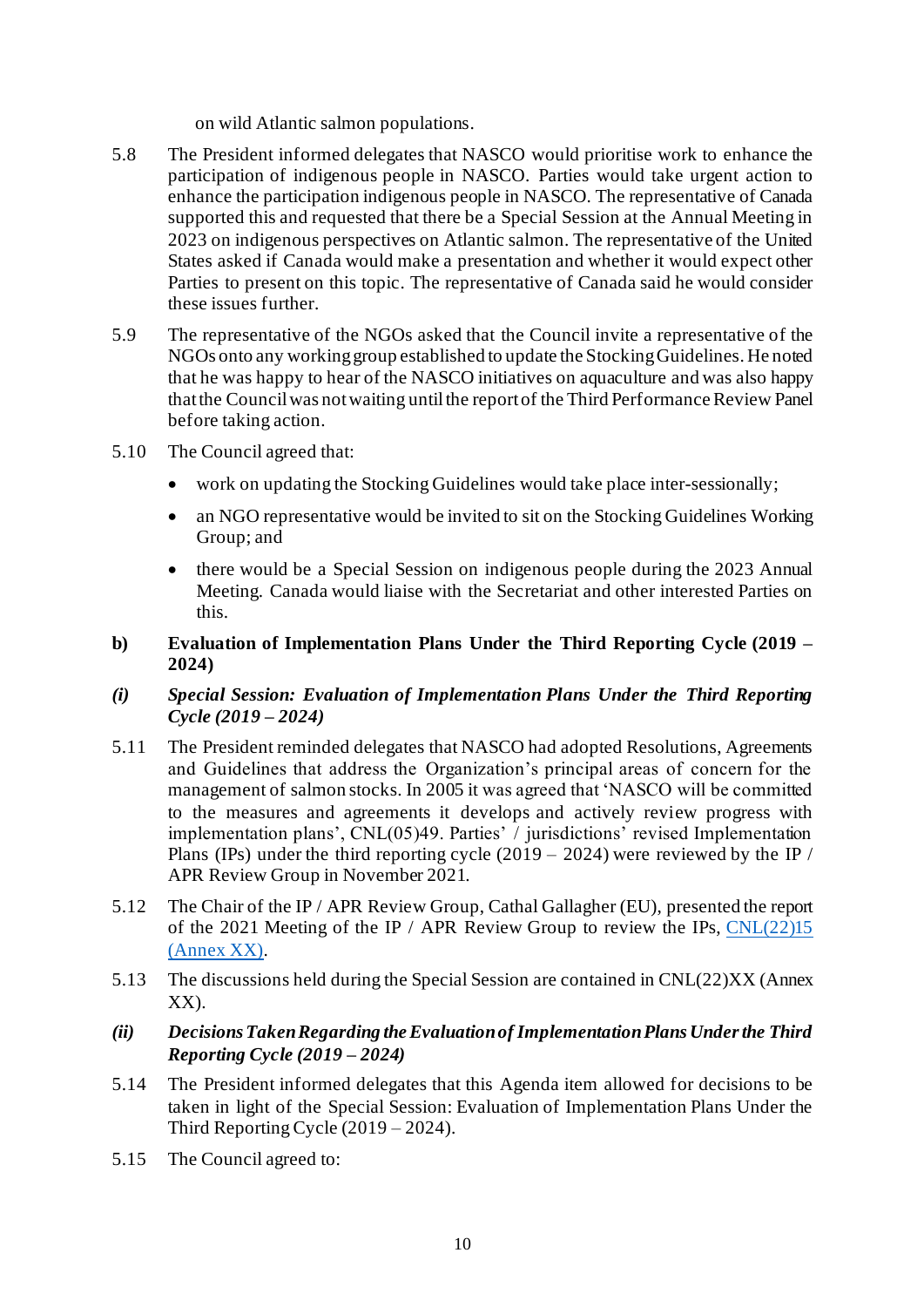- request that the Chair and Secretary of the IP / APR Review Group arrange a meeting in November 2022 to review any revised IPs.
- **c) Evaluation of Annual Progress Reports under the 2019 – 2024 Implementation Plans**

#### *(i) Special Session: Evaluation of Annual Progress Reports under the 2019 – 2024 Implementation Plans*

- 5.16 The President noted that Parties / jurisdictions submit an Annual Progress Report (APR) to NASCO each year. APRs are the primary medium through which NASCO assesses Parties' / jurisdictions' progress towards the achievement of its Resolutions, Agreements and Guidelines. Additionally, under Article 15 of the NASCO Convention, Parties are required to report catch statistics and other information to Council annually. This is achieved through the submission of APRs.
- 5.17 The Chair of the IP / APR Review Group, Cathal Gallagher (EU), presented the report of the IP / APR Review Group for the review of Annual Progress Reports[, CNL\(22\)16](https://nasco.int/wp-content/uploads/2022/05/CNL2216_Report-of-the-Meeting-of-the-IP_APR-Review-Group-for-the-Review-of-Annual-Progress-Reports.pdf) (Annex XX).
- 5.18 The discussions held during the Special Session are contained in CNL(22)XX (Annex XX).
- *(ii) Decisions Taken Regarding the Evaluation of Annual Progress Reports under the 2019 – 2024 Implementation Plans*
- 5.19 The President informed delegates that this Agenda item allowed for decisions to be taken in light of the Special Session: Evaluation of Annual Progress Reports under the 2019 – 2024 Implementation Plans.
- 5.20 The Council agreed to:
	- the minor changes to the APR template requested by the Review Group; and
	- request that the Chair and Secretary of the IP / APR Review Group arrange a meeting in April 2023 to review the 2022 APRs.
- 5.21 The representative of the United States asked whether, if the IP / APR Review Group meeting in 2023 was in-person, the Review Group would review all actions, or just satisfactory actions. The representative of the NGOs asked if a hybrid meeting could be arranged if necessary. In response to both questions, the President said that it was for the Secretary and the Chair make an appropriate decision at the time. He also noted that would be a relevant discussion on this under Agenda item 4g).

#### **d) International Year of the Salmon Legacy Activities**

- 5.22 The President reminded delegates that in 2016, the Council decided to hold an International Year of the Salmon (IYS) in partnership with the North Pacific Anadromous Fish Commission (NPAFC). The focal year for the IYS was 2019 with some efforts continuing to 2022. The aim was to raise awareness of the factors driving salmon abundance, the environmental and anthropogenic challenges they face, and the measures being taken to address these.
- 5.23 The Secretary reported that the IYS Synthesis Symposium: 'Salmon in a Rapidly Changing World: Synthesis of the International Year of the Salmon and a Roadmap to 2030' would take place in Vancouver, Canada, from 4 – 6 October 2022.
- 5.24 The Secretary noted that NASCO's first State of North Atlantic Salmon Report was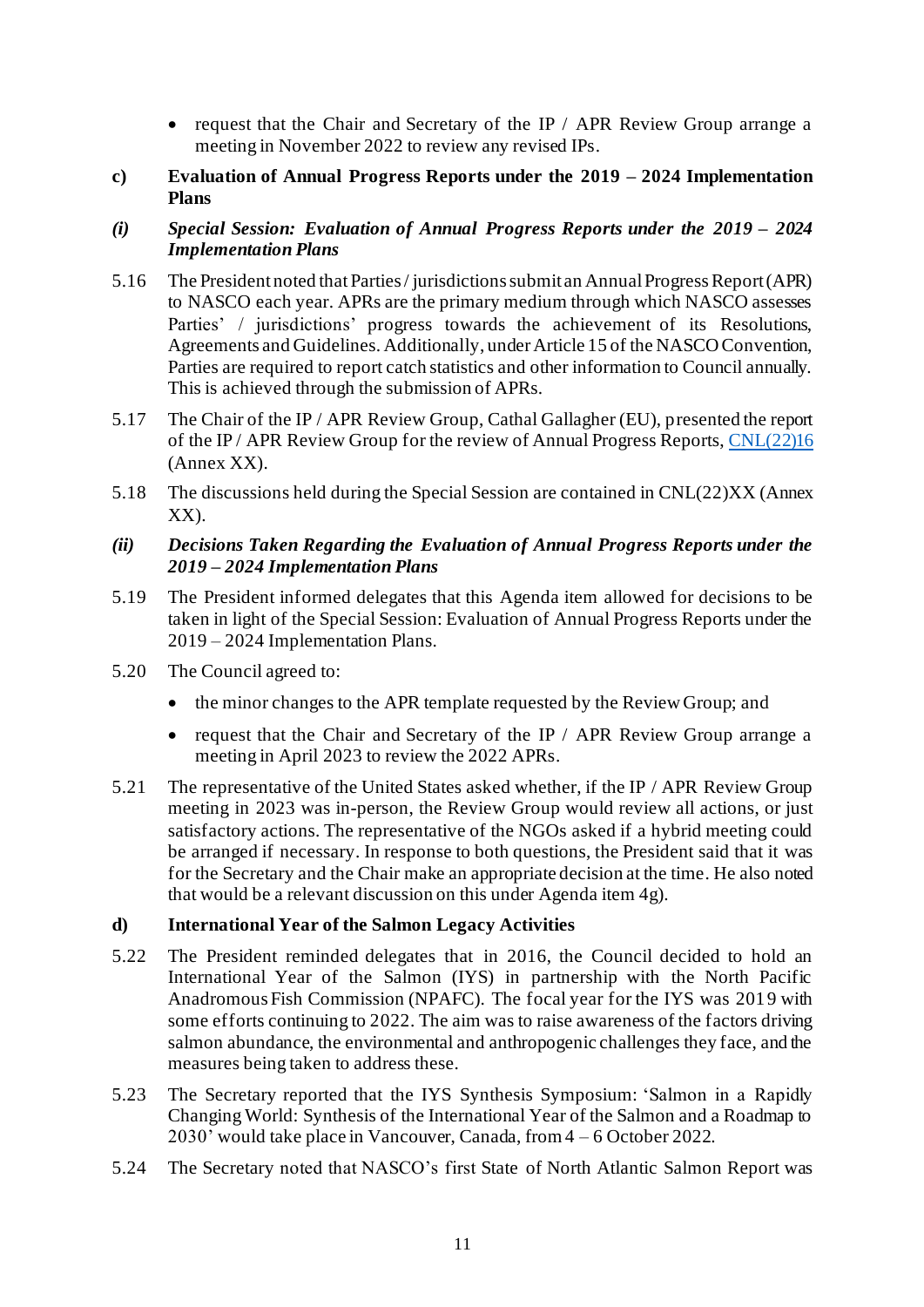published in 2019. At the 2021 Annual Meeting the Secretariat was asked to consider the timing and structure of the next State of North Atlantic Salmon Report, once the Rivers Database Working Group had reported. The Secretary referred delegates to a paper on the International Year of the Salmon Legacy Activities, CNL(22)18.

- 5.25 The representative of the UK noted that the State of North Atlantic Salmon Report was a key tool in strengthening NASCO's outreach work. She stated that there was a need to see more detail of the revised Rivers Database before it was possible to say what the next State of North Atlantic Salmon Report would look like. The two initiatives needed to be taken in parallel. She noted that there were limitations to paper-based reports and thought that a more interactive product might be useful. The representative of the United States agreed. The representative of the Denmark (in respect of the Faroe Islands and Greenland) agreed that the 2019 State of North Atlantic Salmon Report was an important outreach tool and stated that it was important to see what the Rivers Database could provide before making decisions about the next State of North Atlantic Salmon Report.
- 5.26 The representative of the NPAFC stated that the NPAFC was very interested in the Rivers Database / Atlas concept and would be interested in exploring how Atlantic salmon and Pacific salmon could be portrayed as they redistribute into the Artic.
- 5.27 The Council agreed to postpone the discussion on the next State of North Atlantic Salmon Report until the Rivers Database is agreed.
- **e) Progress in Implementing the 'Action Plan for Taking Forward the Recommendations of the External Performance Review and the Review of the 'Next Steps' for NASCO', CNL(13)38**
- 5.28 The President noted that the Council adopted an 'Action Plan for taking forward the recommendations of the External Performance Review and the review of the 'Next Steps' for NASCO', CNL(13)38. Comprehensive progress reports on the recommendations contained in the Action Plan have been submitted to the Council each year since 2014. The 2022 Report on Progress in Implementing the Action Plan, CNL(22)19, was circulated in advance of the meeting.
- 5.29 The President also noted the relevance of the third performance review since the purpose of the review, as set out in its Terms of Reference, CNL(21)22, was to assess the 'performance of NASCO since its previous review in 2012…' The report of NASCO's Third Performance Review Panel would be published prior to the 2023 Annual Meeting and considered at that meeting. Therefore, this Agenda item may not be required in 2023.
- 5.30 Council agreed that the Agenda item 'Progress in Implementing the 'Action Plan for Taking Forward the Recommendations of the External Performance Review and the Review of the 'Next Steps' for NASCO', CNL(13)38' would not be required in 2023.

### **f) Liaison with the Salmon Farming Industry**

5.31 The President informed delegates that in 2013, the Council discontinued the regular meetings of the ISFA / NASCO Liaison Group. An item on the Agenda was retained, during which a representative of ISFA was invited to participate in an exchange of information on issues concerning impacts of aquaculture on wild salmon. ISFA was invited to send a representative to attend the 2022 Annual Meeting and to contribute a paper / written statement. It did neither.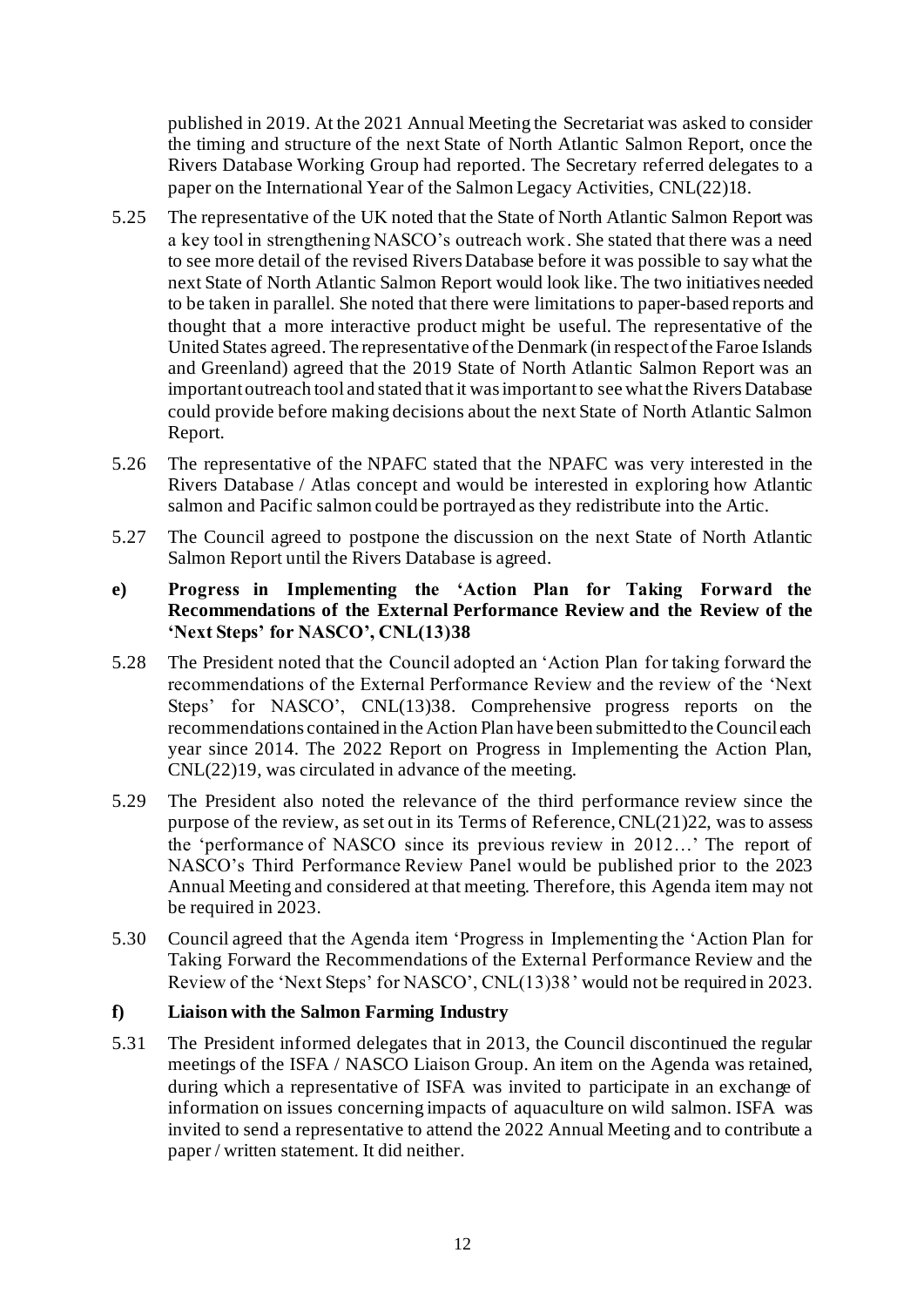#### **g) New or Emerging Opportunities for, or Threats to, Salmon Conservation and Management**

- 5.32 The President noted that a representative of ICES, Dennis Ensing, presented the advice relevant to this Agenda item. The ICES presentation is contained in Annex X.
- 5.33 The President informed delegates about discussions in the North-East Atlantic Commission on addressing the issue of Pink Salmon. He noted that the magnitude of pink salmon entering many Atlantic salmon rivers was very concerning and that work had been conducted to develop a Statement on Pink Salmon from the NASCO Council.
- 5.34 The representative of Norway noted that it would be valuable to have a standard approach to pink salmon across the NASCO Parties. Therefore, the Statement on Pink Salmon from Council should refer to Guidelines and Resolutions in place as well as the ICES advice. The Statement should include areas of co-operation between the Parties that would address this threat. The representative of Norway said that this was a serious development and other Parties / jurisdictions could face the same situation.
- 5.35 The President noted that a Statement on pink salmon from the Council of NASCO should urge the Parties to take actions consistent with the Williamsburg Resolution to co-operate to minimise adverse effects of pink salmon on wild Atlantic salmon. He tabled a Draft Statement of the Council Regarding Pink Salmon, *Oncorhynchus gorbuscha,* in the NASCO Convention Area, CNL(22)43, which included the establishment of a Standing NASCO Working Group on pink salmon. The President asked for comments on the draft Statement. The representative of the EU said this was a very important issue and that the EU would work towards the adoption of amonitoring programme with the intention of developing an action plan. The representative of the UK noted that the UK had some pink salmon with evidence of successful reproduction and were keen to work with the Parties to better understand and address the issue. The representative of Denmark (in respect of the Faroe Islands and Greenland) agreed and noted increasing numbers of pink salmon in Greenland and evidence of pink salmon in their one salmon river. The representative of Canada also supported this initiative and said Canada would contribute where it could. The representative of the Russian Federation fully supported the NASCO Standing Working Group on Pink Salmon.
- 5.36 The NPAFC informed the Council that it would host a meeting of Atlantic and Pacific pink salmon experts on 2 – 3 October in Vancouver, to discuss co-operative research into the re-distribution of pink salmon.
- 5.37 The representative of Norway offered to provide an update on pink salmon during the Annual Meeting in 2023. The President suggested that other Parties should also be encouraged to provide updates when appropriate. The representative of the NGOs asked that the NGOs be included on the Working Group.
- 5.38 The Council agreed:
	- to adopt the 'Statement of the Council Regarding Pink Salmon, *Oncorhynchus gorbuscha*, in the NASCO Convention Area', CNL(22)47 (Annex XX). This included agreement to establish a Standing NASCO Working Group on Pink Salmon.

#### **h) Management and Sampling of the St Pierre and Miquelon Salmon Fishery**

5.39 The President noted that the Council and the North American Commission were concerned about catches of salmon at St Pierre and Miquelon which, although low, occur at a time when there are serious concerns about the abundance of North American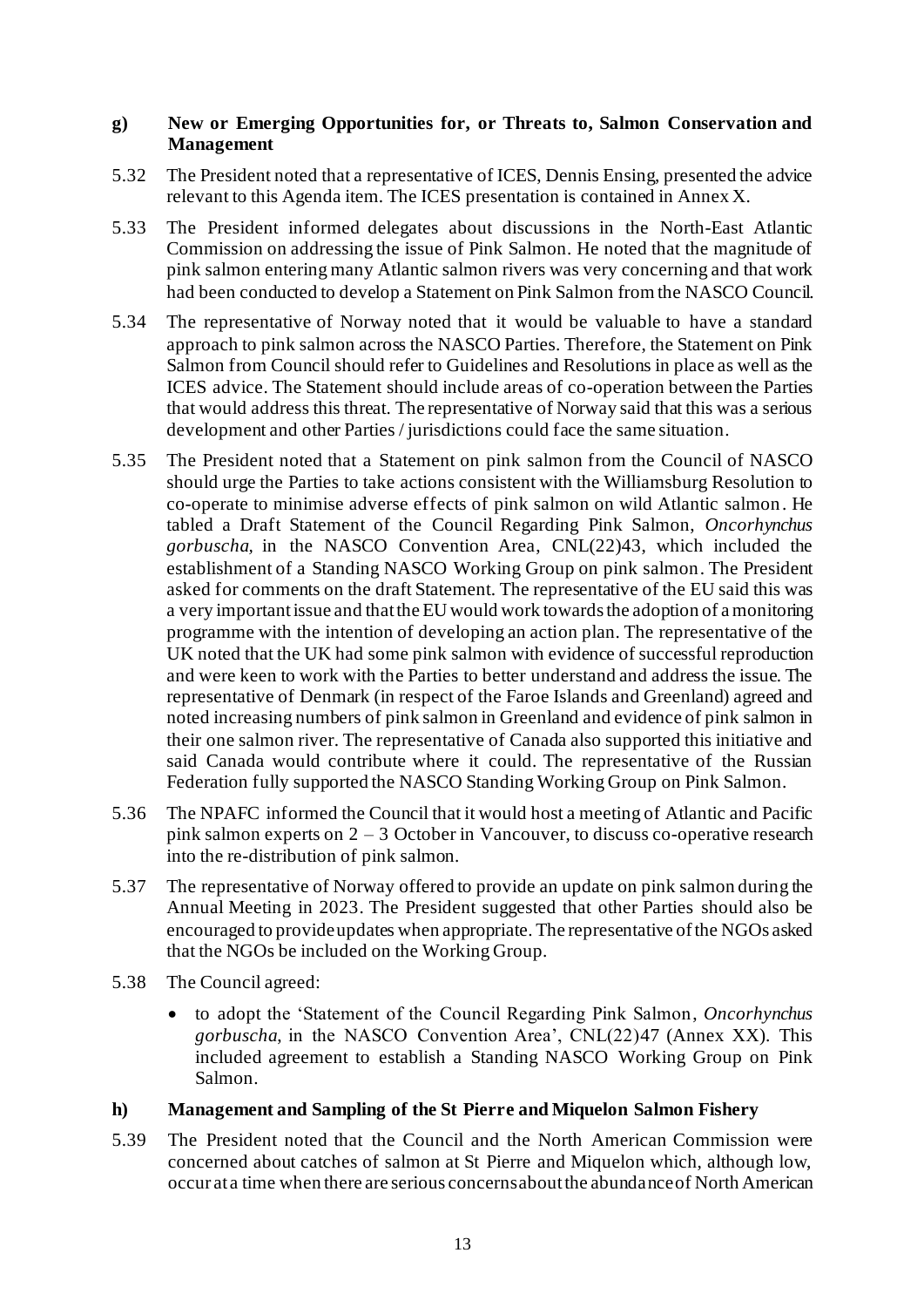stocks and when strict harvest restrictions have been introduced throughout the North American Commission area.

5.40 The President noted that France (in respect of St Pierre and Miquelon) was an observer to NASCO. In 2021, the Council agreed to write to France (in respect of St Pierre and Miquelon) to invite it to join NASCO. The President's letter on 31 January 2022, emphasised how NASCO's Implementation Plan process would enable France (in respect of St Pierre and Miquelon) to highlight their positive actions for salmon management. France (in respect of St Pierre and Miquelon) replied on 22 April 2022 stating, among other things, that:

> *'France has, therefore, decided to strengthen the framework around the fishery at St Pierre and Miquelon, shortening the fishing season to 1 May – 21 July and capping the number of recreational licenses issued at 80 in 2021… France therefore wishes to retain its status as observer to NASCO.'*

- 5.41 The President noted that the 'Report on the 2021 Salmon Fishery at St Pierre and Miquelon', [CNL\(22\)20rev](https://nasco.int/wp-content/uploads/2022/05/CNL2220rev_Report-on-the-2021-Salmon-Fishery-at-St-Pierre-and-Miquelon.pdf), was submitted by France (in respect of St Pierre and Miquelon). The report would also be considered in the North American Commission. The representative of France (in respect of St Pierre and Miquelon), Camille Servetto, presented highlights of the report.
- 5.42 Both the representatives of the United States and Canada expressed their appreciation for France (in respect of St Pierre and Miquelon)'s management of their fishery and the provision of catch statistics. They said detailed questions would be asked in the North Atlantic Commission.
- 5.43 The representative of the NGOs noted that the report showed the vast majority of fish were caught by recreational fishers (around 594 caught by around 80 recreational fishers). He noted that this was greater than any other recreational fishery in any other location in North America. He asked if there was scope in the management plan to reduce the number of fish taken per recreational fisher. The representative of France (in respect of St Pierre and Miquelon) said that France is working with the recreational fishers to reduce the number of fish taken. The representative of France (in respect of St Pierre and Miquelon) understood that the catch is high and France (in respect of St Pierre and Miquelon) is also concerned. She noted that the local administrative authorities are engaged in the process of trying to address this.

#### **i) Reports on the Conservation Work of the Three Regional Commissions**

5.44 The activities of the three Commissions were reported to the Council by their Chairs.

#### **6. Other Business**

6.1 The President informed delegates that there were two items of 'Other Business'.

#### *Proposal for NASCO Statements on Salmon Farming*

6.2 The President reminded delegates that NASCO held a TBSS, on aquaculture in 2021. The overarching objective was to stimulate urgent action to implement further measures to protect wild salmon from the impacts of salmon farming, and to ensure demonstrable progress by Parties / jurisdictions towards achievement of the international goals for sea lice and escaped farmed salmon, taking into account the recommendations from the Steering Committees of the 2016 TBSS and the 2019 IYS Symposium, CNL(19)16. The 2021 TBSS Steering Committee made recommendations to the Council of NASCO. One of them was that: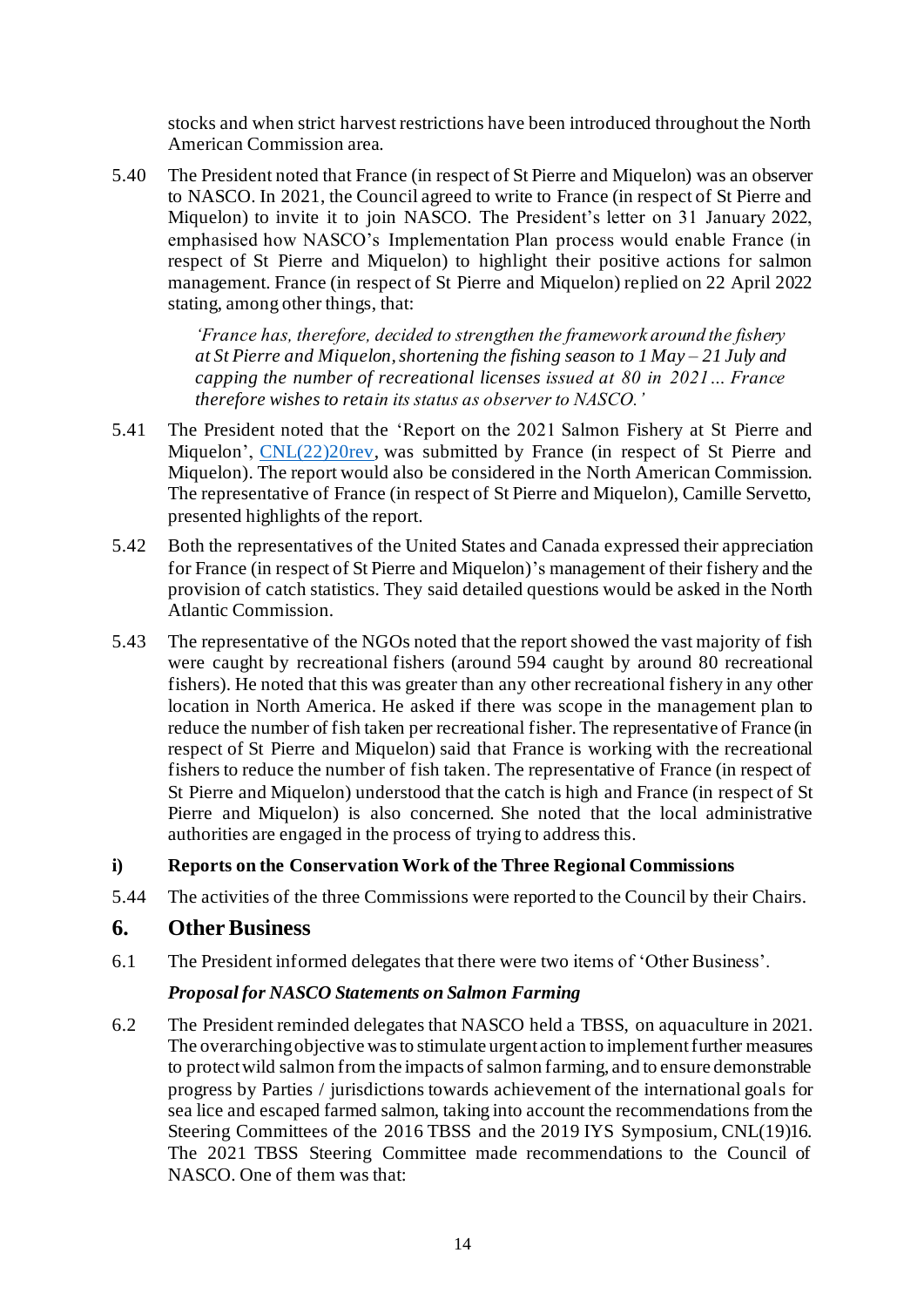*'A NASCO statement be issued to:* 

*promote adoption of innovative and alternative technologies, at sea and on land, to help achieve 100% containment of farmed fish and for 100% of farms to have effective sea lice management such that there is no increase in sea lice loads, or lice-induced mortality attributed to the farms, for the protection of wild salmon and sea trout; and*

*state that any increase in sea lice loads or lice-induced mortality on wild salmon smolts or genetic introgression of salmon stocks caused by salmon farming is unacceptable when referenced as part of an Implementation Plan action and cannot be considered, under the review process, as progressing the relevant party or jurisdiction towards achieving the international goals.'*

- 6.3 The President noted that there was discussion last year regardingthe text of a statement, but no agreement. Work had taken place inter-sessionally. The Secretary prepared a draft statement and discussions were held between Heads of Delegations, the Secretary and the President. A number of versions of draft statements had been considered.
- 6.4 The Council considered a 'Draft Statement on Salmon Farming from the Council of the North Atlantic Salmon Conservation Organization', CNL(22)45 and a 'Draft Statement from the Council of NASCO to Parties / jurisdictions with Salmon Farming Following the IP Reviews in November 2021', CNL(22)46.
- 6.5 The representative of Norway suggested removing 'sometimes significant' from the 'Draft Statement on Salmon Farming from the Council of the North Atlantic Salmon Conservation Organization', CNL(22)45. The President noted that these words should not have been included and would be removed. The representative of the NGOs supported the statement.
- 6.6 The representative of the NGOs noted frustration that the IPs often did not include positive action with respect to aquaculture and the APRs did not show strong progress. The representative of the NGOs welcomed the 'Draft Statement from the Council of NASCO to Parties / jurisdictions with Salmon Farming Following the IP Reviews in November 2021', CNL(22)46.
- 6.7 The Council agreed:
	- to adopt the 'Statement on Salmon Farming from the Council of the North Atlantic Salmon Conservation Organization', CNL(22)49; and
	- to adopt the 'Statement from the Council of NASCO to Parties / jurisdictions with Salmon Farming Following the IP Reviews in November 2021', CNL(22)50.

#### *Invitation to join NASCO*

6.8 The representative of the United States thanked France (in respect of St Pierre and Miquelon) for its continued interest in NASCO and ICES. She proposed that it should again, be invited to join NASCO. The representative of France (in respect of St Pierre and Miquelon) answered that any request to join NASCO would be discussed with appropriate Ministers. The representative of Canada agreed and suggested that Iceland should also be invited to re-join NASCO. The representative of the NGOs pointed out that there was an accredited NGO from Iceland, but not Iceland itself. The NGOs fully supported inviting Iceland.